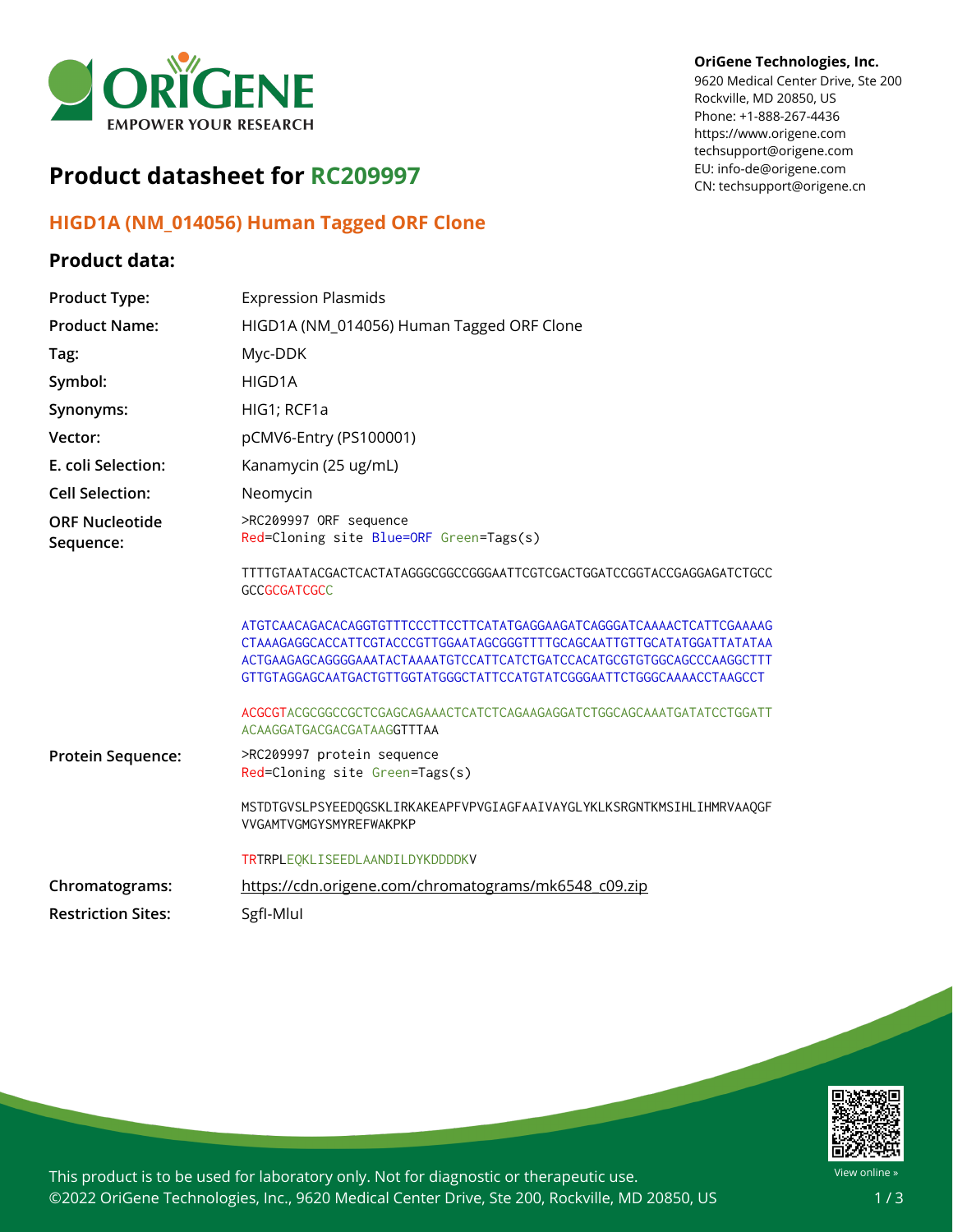

#### **Cloning Scheme:**



\* The last codon before the Stop codon of the ORF

#### **Plasmid Map:**



| <b>ACCN:</b>           |
|------------------------|
| <b>ORF Size:</b>       |
| <b>OTI Disclaimer:</b> |

### **ACCN:** NM\_014056

#### **ORF Size:** 279 bp

The molecular sequence of this clone aligns with the gene accession number as a point of reference only. However, individual transcript sequences of the same gene can differ through naturally occurring variations (e.g. polymorphisms), each with its own valid existence. This clone is substantially in agreement with the reference, but a complete review of all prevailing variants is recommended prior to use. [More](https://www.ncbi.nlm.nih.gov/books/NBK174586/) info

This product is to be used for laboratory only. Not for diagnostic or therapeutic use. ©2022 OriGene Technologies, Inc., 9620 Medical Center Drive, Ste 200, Rockville, MD 20850, US